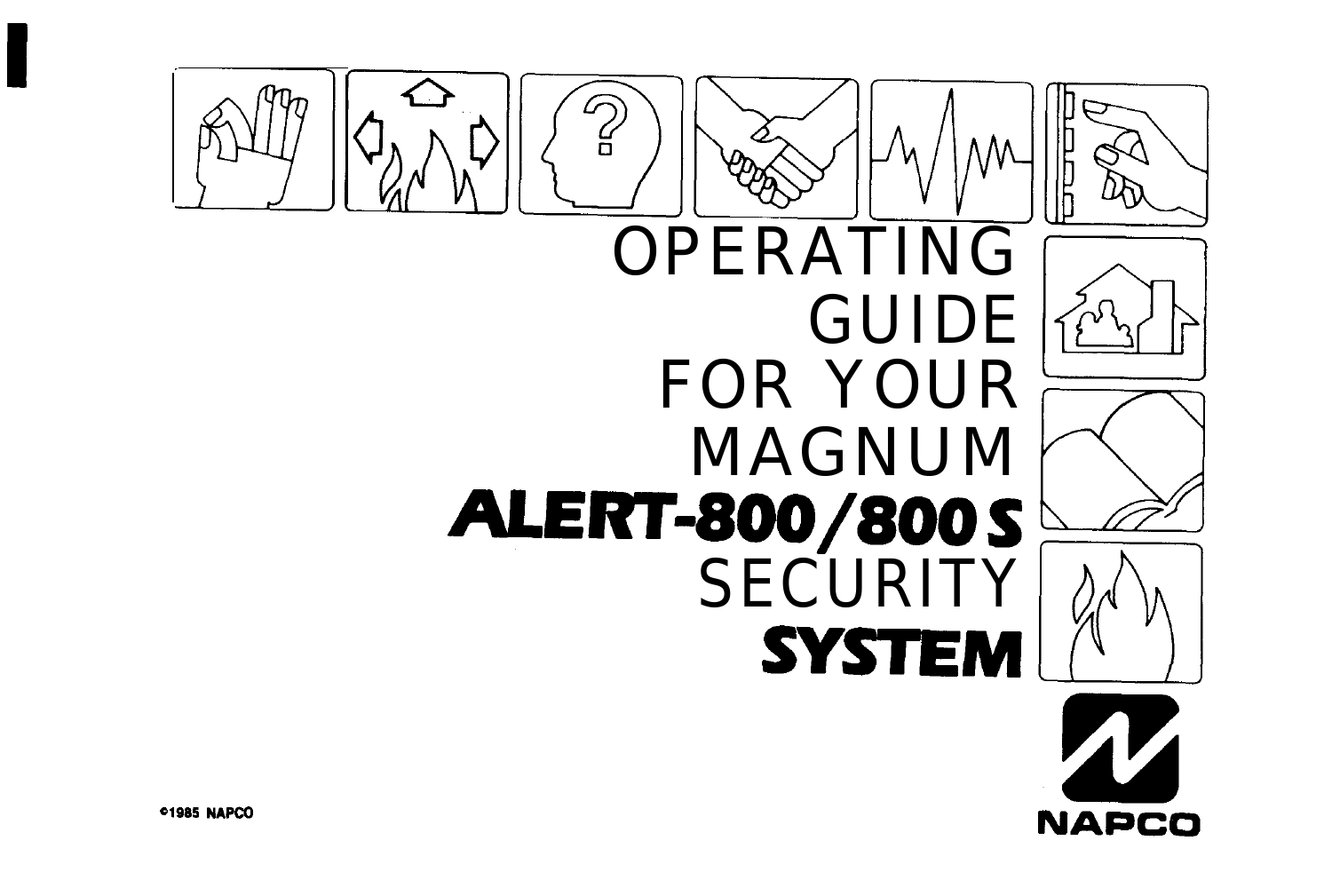

# **CONGRATULATIONS**

**You have taken a major step in protecting your home or business by having a Napco Magnum Alert-800/800S Alarm Control Center installed.**

**Please read this guide thoroughly to familiarize yourself with your new security system. Keep this booklet handy for future reference. Note especially the ALARM PLAN on page 15. Your alarm specialist will help you fiH it out and explain the various features and operating procedures for your new Magnum Alert SOW 800s.**

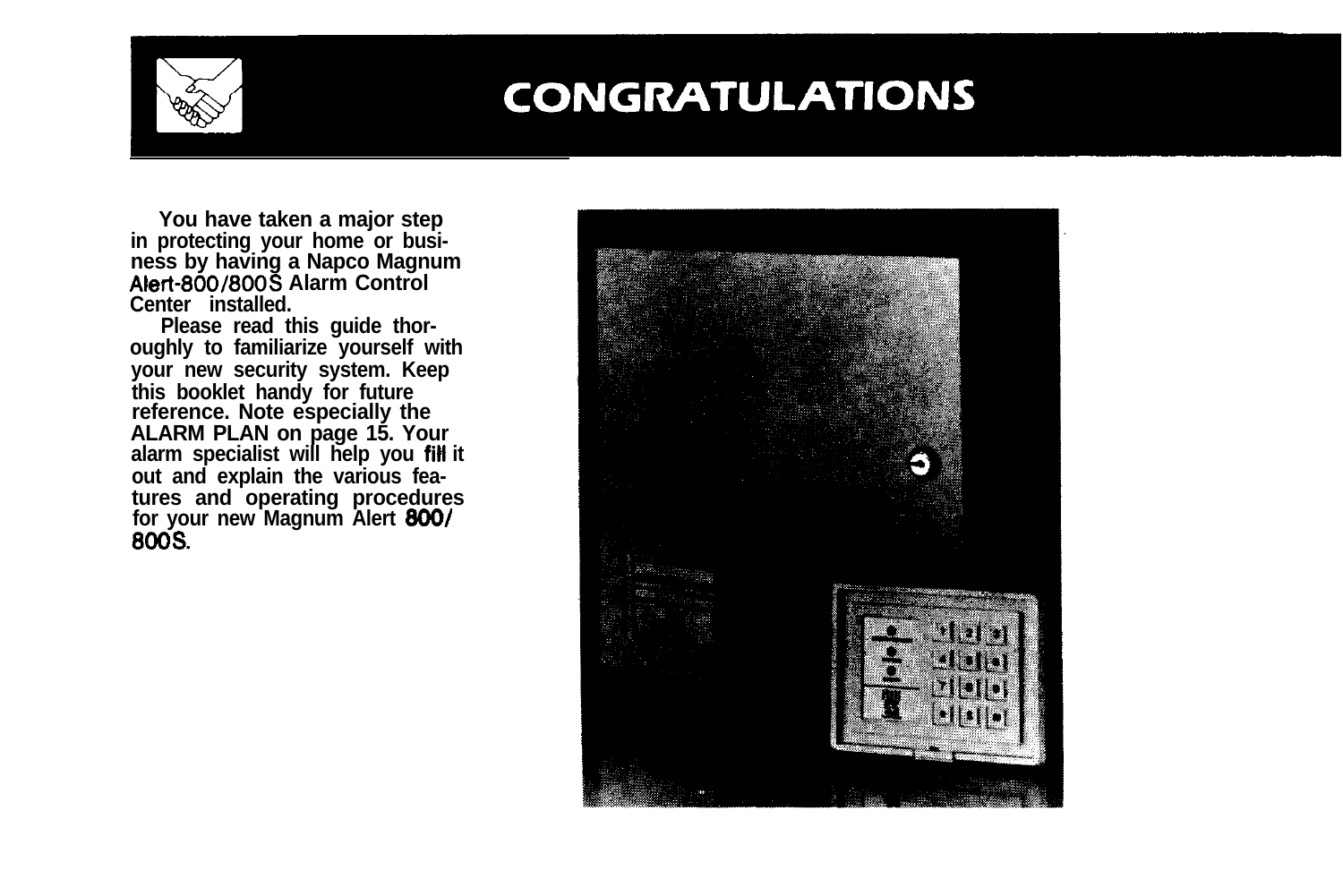# **GLOSSARY OF TERMS**



#### **Abort Delay**

**A delay period that allows the system to be reset before it reports to a cantml station.**

#### **AlmmPlmn**

Identifies the areas of your premises pro**tected by each zone or protection and lists zone features (see page 15).**

#### Armina/Disarmina

**Turning yoursystern ON or OFF. This can** be done by entering a code on the Digit-Key keypad, or by turning an optional key $sw$ *K***ch.** 

#### **Arm/Disarm (Personal) Code**

**A code of up to six digits which is used to arm and disarm the system from the keypad.**

#### **Battery**

**Standb battery is laced in the Control Center box to provide backup protection in the event of a power lose.**

#### **Contral Station**

**Monitors incoming burgla yand emergency messages from a Digital Communicator, and alerts the proper authorities (optional feature).**

#### **Control Center**

**The heart of the Maanum Alert-800/800!3 security system; it Gntrols all system functions.**

#### **Digital Communicator**

**Reports burglary and emergencies directty to the central station over telephone lines.**

#### **Digital Keypad**

**Napco's Digit-Key keypad puts Control Center functions at be mounted** either**<sup>a</sup>Y r fingertipa It can** be mounted either at the Control Center or **anywhere in your premises.**

#### **Exit/Entry Delay**

**Lets you exit and enter your premises without setting off an alarm after the system is armed.**

#### Mb+i-Sournder

**Buzzer at each Digit-Key keypad warns that entry delay time is In progress. It also** sounds when you attempt to arm the systern if a **particular** zone is in "trouble". It also verifies contact with a central station **(optional).**

#### **Panic Buttons**

Two buttons (\* and \*) on the Digit-Key **keypad which will alert the Central Station of an emergency.**

#### Report

**A communication sent to a Central Station indicating a specific change in condition of the security system (alarm, trouble, low battery, etc.). (Optlonai)**

#### Shunt Button

**Labeled%" on the Digit-Key keypad. Lets you manually remove one or more pro-tective zones from the system.**

#### Zones

Independent circuits that protect specific **areas of**

Auto **Bhunted** Zone: A zone capable of being automatically bypassed (shunted) out of the protection system it it is in "trouble" (faulty) when you attempt to arm **the system.**

Day Zone: A zone programmed to cause audible (optional) indication at the Digit-Key keypad when it is in "trouble" during the disarmed period.

Group Shunt Zones: A group of zones programmed so they can be manually bypassed (shunted) all at once.

**Priority** Zone: When a zone selected **for the feature is in "trouble" tt will be impossible to arm the Control Center.**

**Troubfe Zones: Zones that cannot bs armed because of an open window, door or other ombfem in the area**

**24 Hour Zones: Are always armed and ready at all times to respond to an emergency situation.**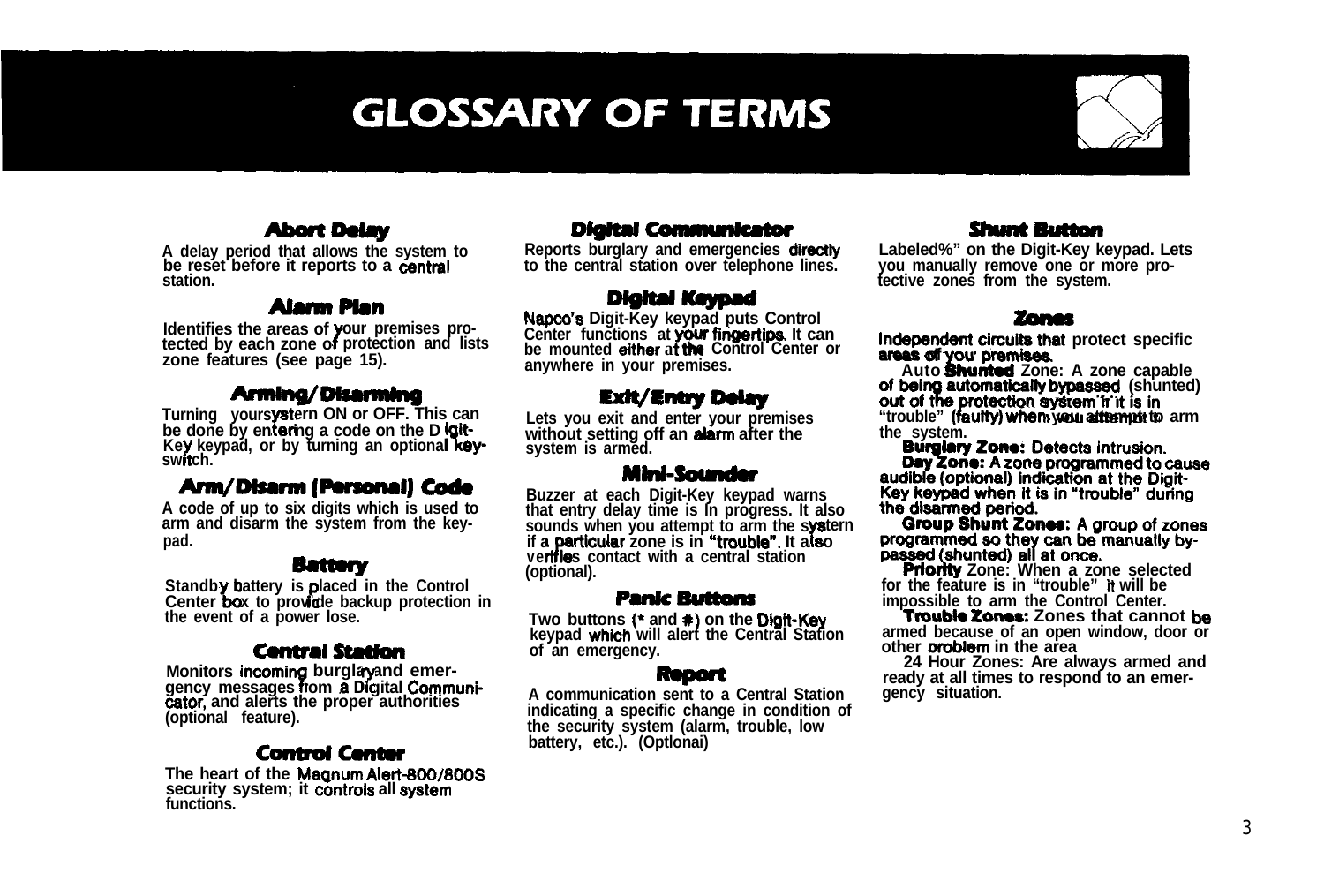

# **DIGIT-KEY KEYPAD CONTROLS**

### **Indicator Lights** Armed/Memory Light (Red)

- Steady system is armed.
- Flashes system is in alarm. Count the number of flashes to tell in which zone the alarm occurred. Example: Fourflashesalarm in Zone 4.

#### **Status Light (Green)**

- Steady system is disarmed, all zones okay.
- $\bullet$  Flashes  $\cdot$  zone in trouble (incapable of being armed). Count the number of flashes to determine zone(s). Example: Four flashes - trouble in Zone 4.

### shunt Light (Yellow)

• Steady • one or more zones are shunted (bypassed) from the system.

## Mini-Sounder

• When you enter your premises, the toné reminds you to reset the Control Center before the end of a timed entry period so you do not activate the alarm. The Mini-Sounder also sounds if you attempt to arm the system when a particular zone is in trouble.



Faceplate of Digit-Key keypad lifts up to reveal convenient reference index of zones protected.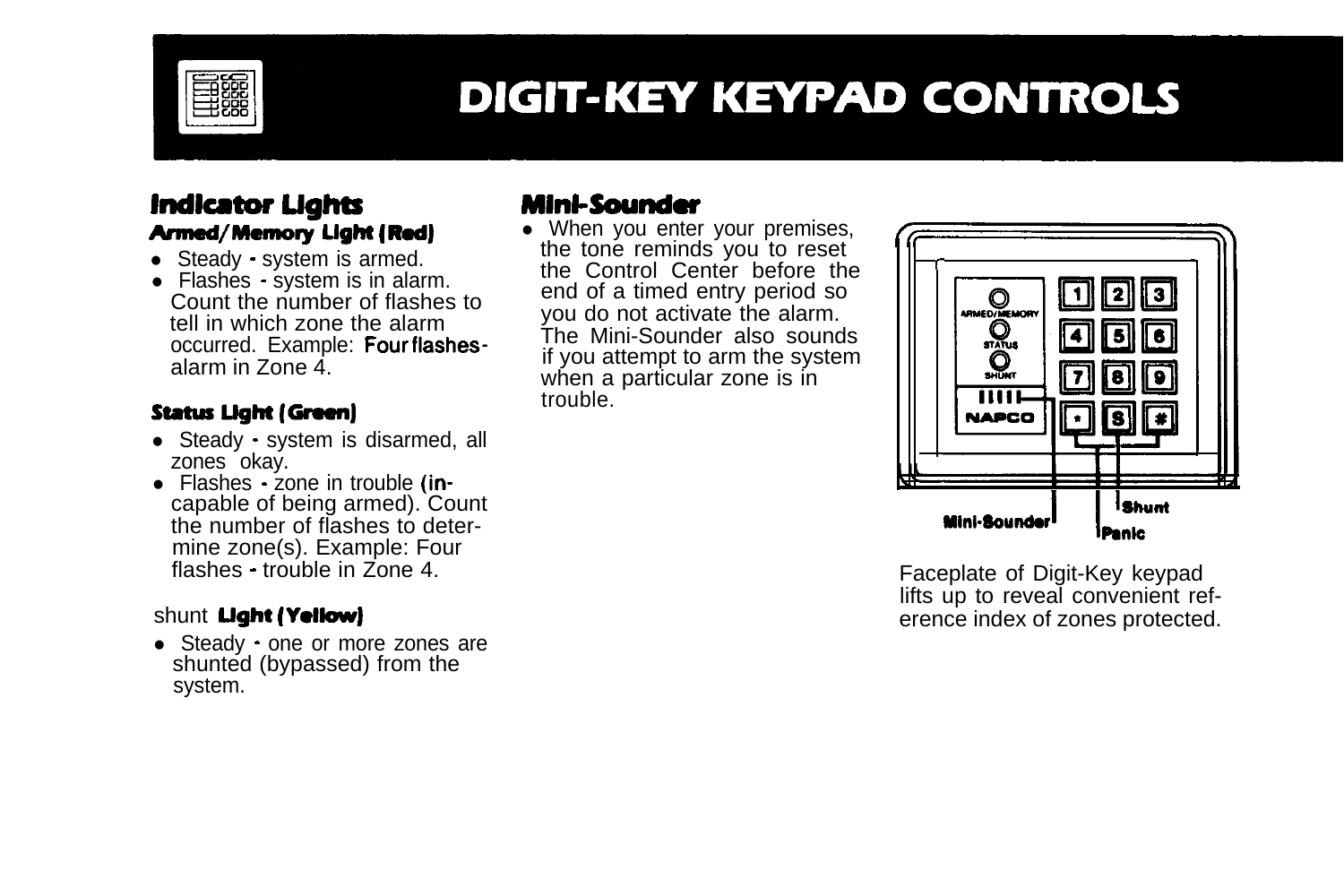# **UNDERSTANDING YOUR SECURITY SYSTEM**



**Each security system is custom tailored to the owner's needs, but all MAGNUM ALERT-800/ 800s have the following:**

**separate zones. Each zone is For example: your afarm spe**delay, interior space protection, alert to a Central Station(optional). safe and valuables protection and the safe and valuables protection and the safe of the set of these emergencies.<br>The can be a statement or emergencies. Each zone can **be "programmed" to react in a specific manner. Check and be certain that you know what each zone protects.**

# 1. Zones 2. The Digit-Key Keypad 3. The Aiarm Output

an independent circuit that pro-<br> **Example 1998** Final and increase the system: by sounding an audible alarm tects specific areas of your home.<br>For example: your alarm specific areas of the station of the station of and/or alerting a central station for example: your alarm specialist **cialist may have set aside a zone**<br>**cialist may have set aside a zone each zone;** temporarily shunt (re-<br>**for window protection, exit/entry** and a special structure and a specific manner to move individual zones from the for window protection, exitently system); and send an emergency to react in a specific manner to delay, interior space protection,

**Your system contains up to six for optional key switch}** When any zone is activated,<br>parate zones. Each zone is Lets you perform the following the Control Center responds  $r$  esponds to these emergencies.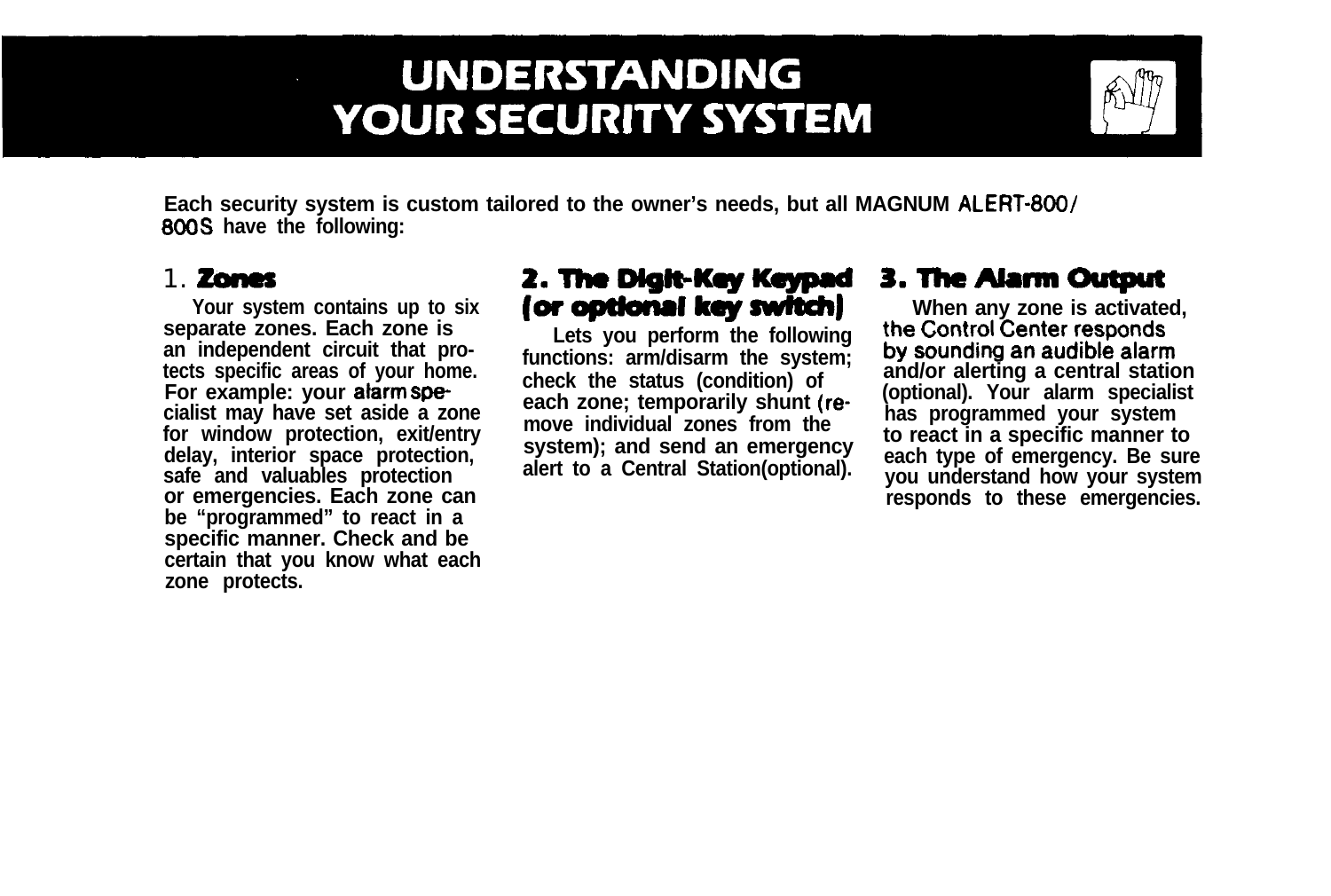

# **USING YOUR SECURITY SYSTEM**

### Selecting your personal code

**Napco Digit-Key keypad you can choose your own private code Center. To program your code, Center is armed, and off to show** slide the switch (upper left hand corner of your Control Center) **Digit-Key keypad and enter any 5 SECONDS before combination of numbers up to 6 are re-enter vour code.** combination of numbers up to 6 **digits (there is no zero). Use a number you will remember such** as your birthday (12-s-47) rather<br>than something obvious like your<br>Slide the switch into the LOAD than something obvious like your Slide the switch into the LOA address. The numbers you choose position. Enter a new code into address. The numbers you choose become the only code "recog**nized" by your system. Return to the Control Center and slide the switch to the RUN position.\* YOUR SECURITY SYSTEM WILL respond, you may have entered**

### Using your code to arm and disarm the system

**If your system includes the Once you enter your personal choose your own private code keypad, the red ARMED/MEMORY light will go on to show the Control Center is armed, and off to show** wrong code, your alarm system will<br>fail to respond. Be sure to WAIT **into the LOAD position. Go to the fail to respond. Be sure to WAIT**

**become the only code "recog- the Digit-Key keypad. Return the switch to the RUN position.\* REMINDER: When arming or disarming, if the red light does not NOT OPERATE IN THE LOAD the wrong code. Wait 5 seconds before trying to enter your code again.**



**'When entering your personal code for the first time, or reentering your code after an extensive power failure, enter the code again after moving the switch to 6 the RUN position. This will activate the keypad lights and arm the system.**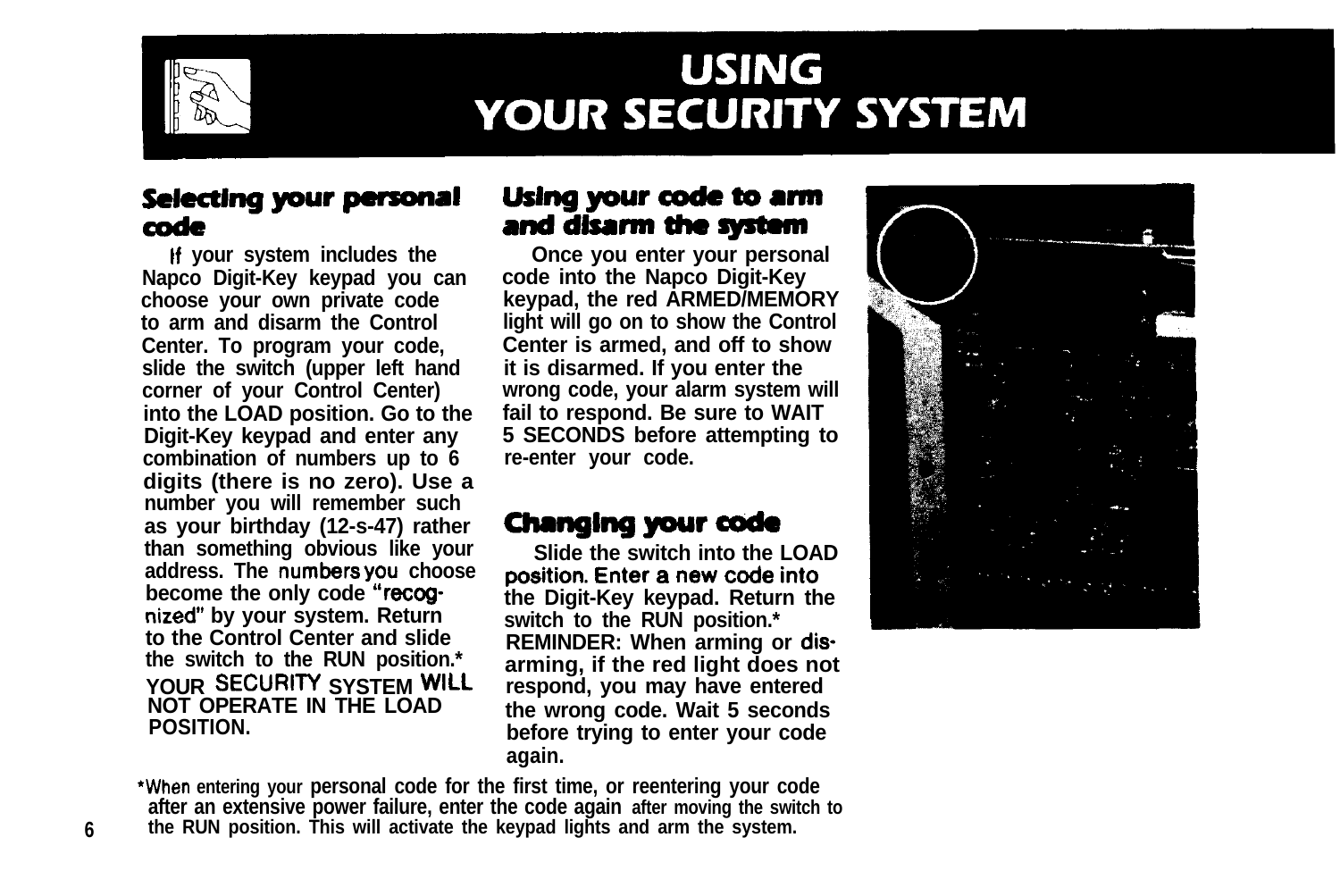# **PROTECTING YOUR PREMISES WHILE YOU ARE AWAY**



### **Arming the system** before you leave

**First, check the green STATUS light at the keypad or keyswitch. If this light is on steadily, enter your code. The red ARMED/MEMORY light will come on and the green lamp will go out. Leave immediately through the entry/exit doorway before the delay time runs out. If you delay too long in leaving the premises, you will hear the Mini-Sounder warn you that the exit delay time has run out. To avoid causing an alarm, quickly return to the keypad and enter your code to reset the Control Center. You may then rearm and try to exit again.**

### Arming with a zone In "trouble"

**When the green STATUS light is flashing, one or more of your burglary protection zones are in**

**"trouble" and incapable of being armed. The green light will flash the number(s) identifying the zone or zones in "trouble". For example, if your back door is open on Zone 1 and a window is open on Zone 3, the green STATUS lamp will flash once for Zone 1, pause, then flash three times for Zone 3. (Refer to your Alarm Plan for zone locations.)**

**Look for something you can fix yourself in the area protected by the zone(s) in "trouble". In this example, you can fix the zones yourself by closing the back door and the window.**

**If the zone cannot be fixed immediately, the green light will continue to flash. Try to arm. If the zone(s) in "trouble" have been programmed as Auto-Shunt zones, the red ARMED/ MEMORY lamp will come on, the green light will go out, and your system will be armed. The sounder will come on for 4 sec-** **onds to remind you that you** armed with one or more zones **shunted (turned off).**

**When you try to arm with a zone programmed as a Priority Zone in "trouble", the Control Center will not arm. Enter your code again to silence the sounder. If you cannot fix the zone, call your alarm specialist.**

**Check the Alarm Plan in this manual to remind you which zones are programmed as Priority zones and which are Auto-Shunt.**

**The Alarm Plan will also indi**cate which zones, if any, can be **manually shunted. Manually shunt with caution. Shunting too many zones will leave your premises unprotected, even with your system armed. To arm with zone(s) manually shunted, count the flashes on the green STATUS light to be sure the zone in "trouble" is capable of being manually shunted. Press the**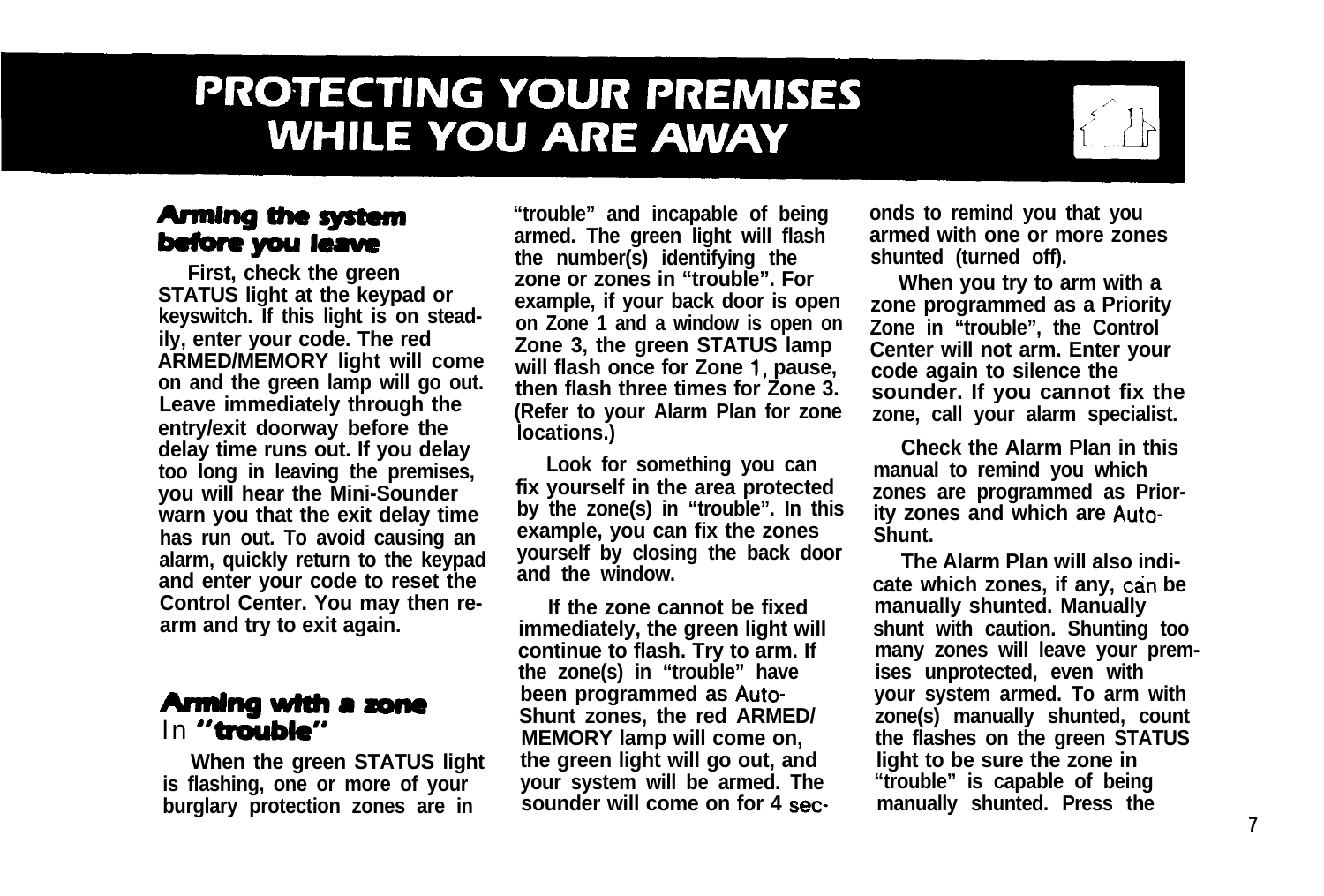

# **PROTECTING YOUR PREMISES WHILE YOU ARE AWAY**

SHUNT button, labeled "S", and enter your code. The yellow SHUNT light and the **red** ARMED/ MEMORY light will come on. The green light will be out. All zones programmed by your alarm specialist to respond to manual shunting will be shunted (even if some are not in "trouble").

Leave quickly when the red ARMED/MEMORY light goes on.

Be sure to have all zones in "trouble" repaired as soon as possible.

## Disarming

#### when **you** return

When you enter through the exit/entry door, the entry delay Mini-Sounder will come on.

Check the red ARMED/ MEMORY light. If it is flashing, an alarm occurred while you were gone. Disarm the system with your code from the keypad to silence the sounder. NOTE: If your system has a digital communicator, there may be a delay while it is reporting an alarm before your system disarms.

If the red ARMED/MEMORY light was flashing before you disarmed, it will go out briefly then begin to flash a number of pulses identifying the zone(s) that had an alarm. Write down the number of times the alarm memory lamp flashes, so you will have a record of which zone(s) need attention. You may then arm and disarm to cancel the flashing alarm memory. If a zone is still in alarm condition, you will hear the Mini-Sounder for three seconds. The red ARMED/ MEMORY light will go out. The

green STATUS light may start flashing if zones are still in "trouble" from the alarm.

If there was an alarm and the red ARMED/MEMORY light did not flash, the alarm was a 24 hour zone (see your Alarm Plan). The cause of the alarm will have to be removed before you can clear the alarm signal.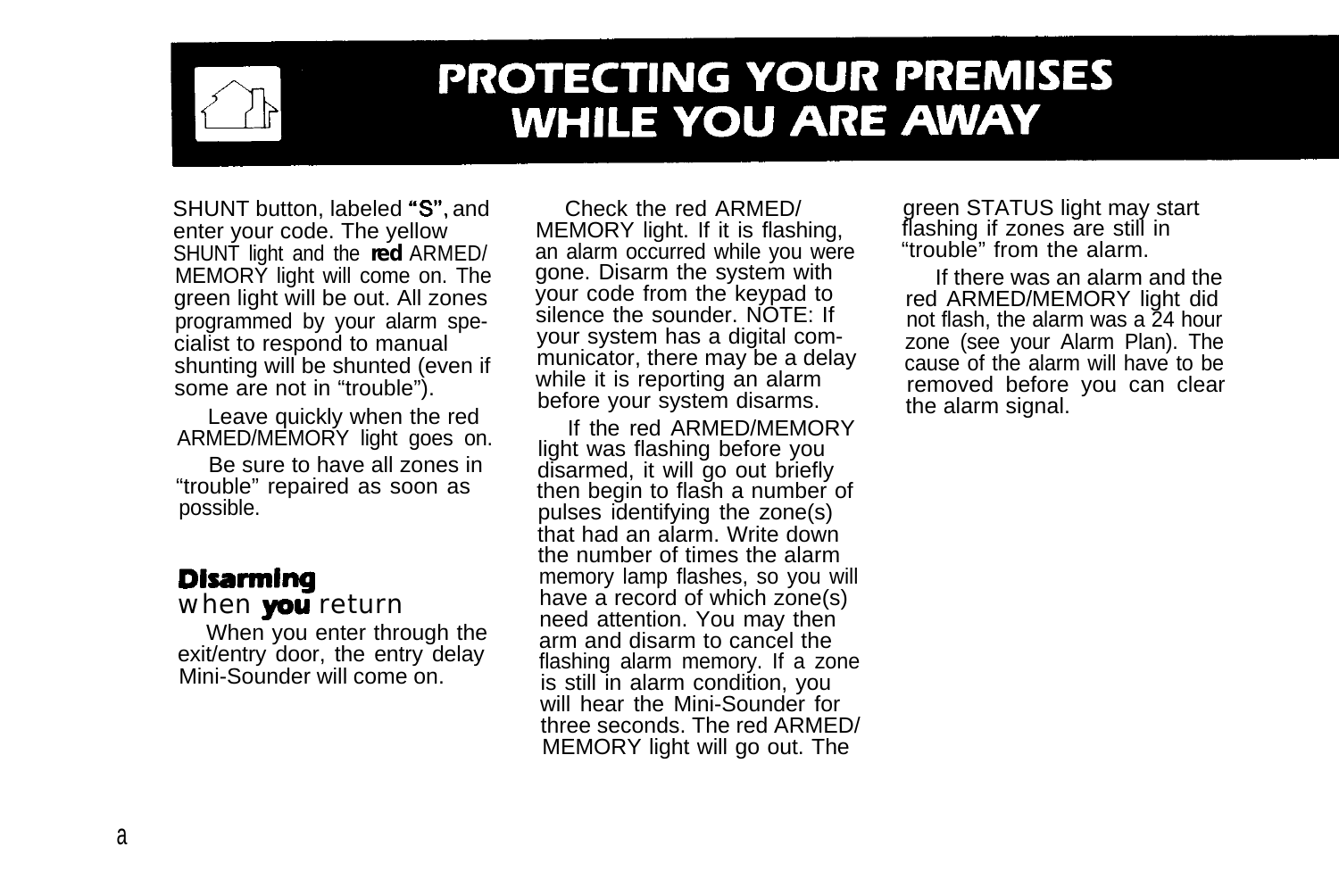# **PROTECTING YOURSELF WHILE YOU ARE ON PREMISES**



### Arming **with** zone shunting

**You might have chosen one or two zones that you can manually "shunt out" of the system from the keypad. A shunted (bypassed) zone cannot cause an alarm. Zone shunting may be used for turning off interior protection, or allowing you to turn on only your perimeter protection.**



**To arm with zone(s) shunted,** first check the green STATUS **lamp to make sure that no perimeter zone is in "trouble". Then press the SHUNT button, labeled "S", and enter your code. The yellow SHUNT light and the red ARMED/MEMORY light will come on. The green light will be out. The SHUNT light will go out when you disarm the Control Center.**

### Alarm with the systam dlsarmed

**If an alarm signals at a time when your system is not armed, an alarm is occurring on a 24 hour protection zone, or your standby battery is low. The cause of the alarm must be corrected and then the Control Center reset by arming and disarming again in order to clear the signal. (Consult your Alarm Plan to determine which, if any, of your protection zones are 24 hour.)**

# **Instant protection**

**Your alarm specialist may have installed an optional switch that may be used to cancel the exit/ entry delay period at the time of arming the system. Use this feature when at home to sound an instant alarm upon intrusion through the exit/entry door. Activate the switch prior to arming. Be sure to restore the switch to the normal position, disarm the system, and then re-arm the system if you are leaving the premises.**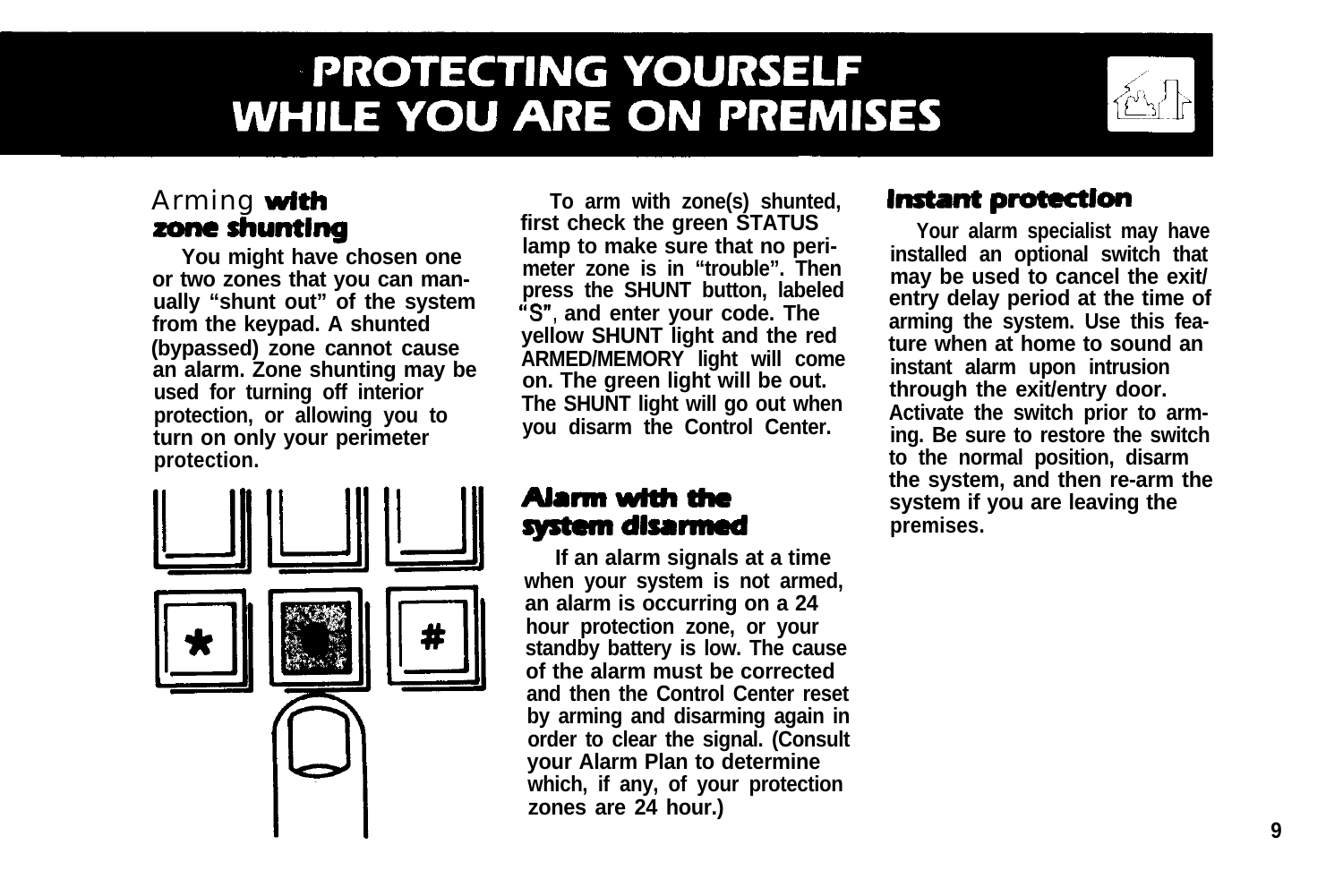

# **PANIC ALARM**

### Panic alarm

To activate a panic alarm and call for outside help, press the two buttons marked  $\cdot$  and # on the Digit-Key keypad. **Make sure** you press both buttons **at the s8me** *time.* The panic zone is capable of sending **a silent** signal to the Central Station when a Digital Communicator is being used (optional).

The *Penic* **Ai8rm is always active,** whether your system is armed or not.

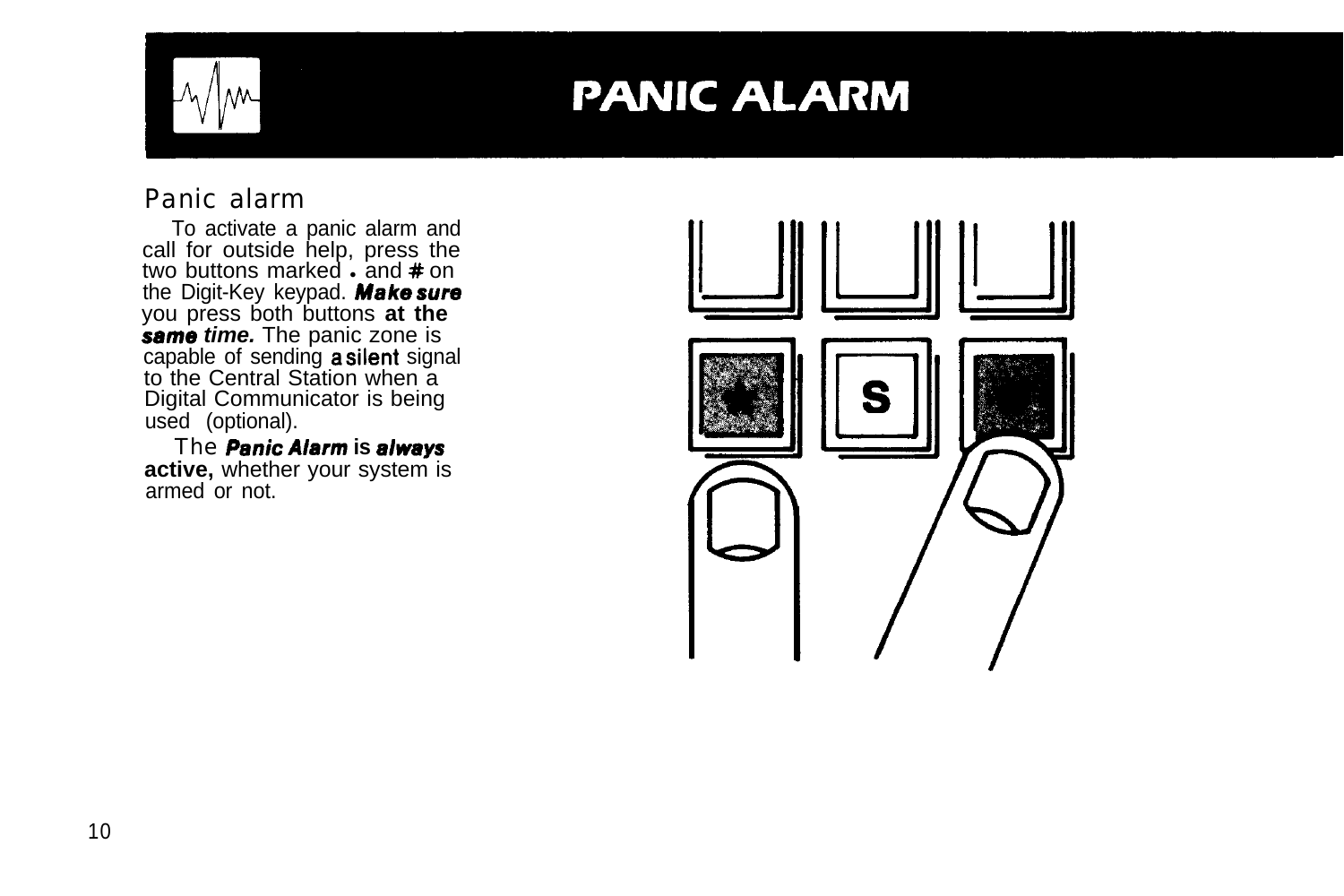# **USING** THE DIGITAL COMMUNICATOR

**Your Alarm Specialist may have programmed your security system to be monitored by a Central Station. The built-in digital communicator can transmit emergency signals to the Centml Station 24 hours a day.**

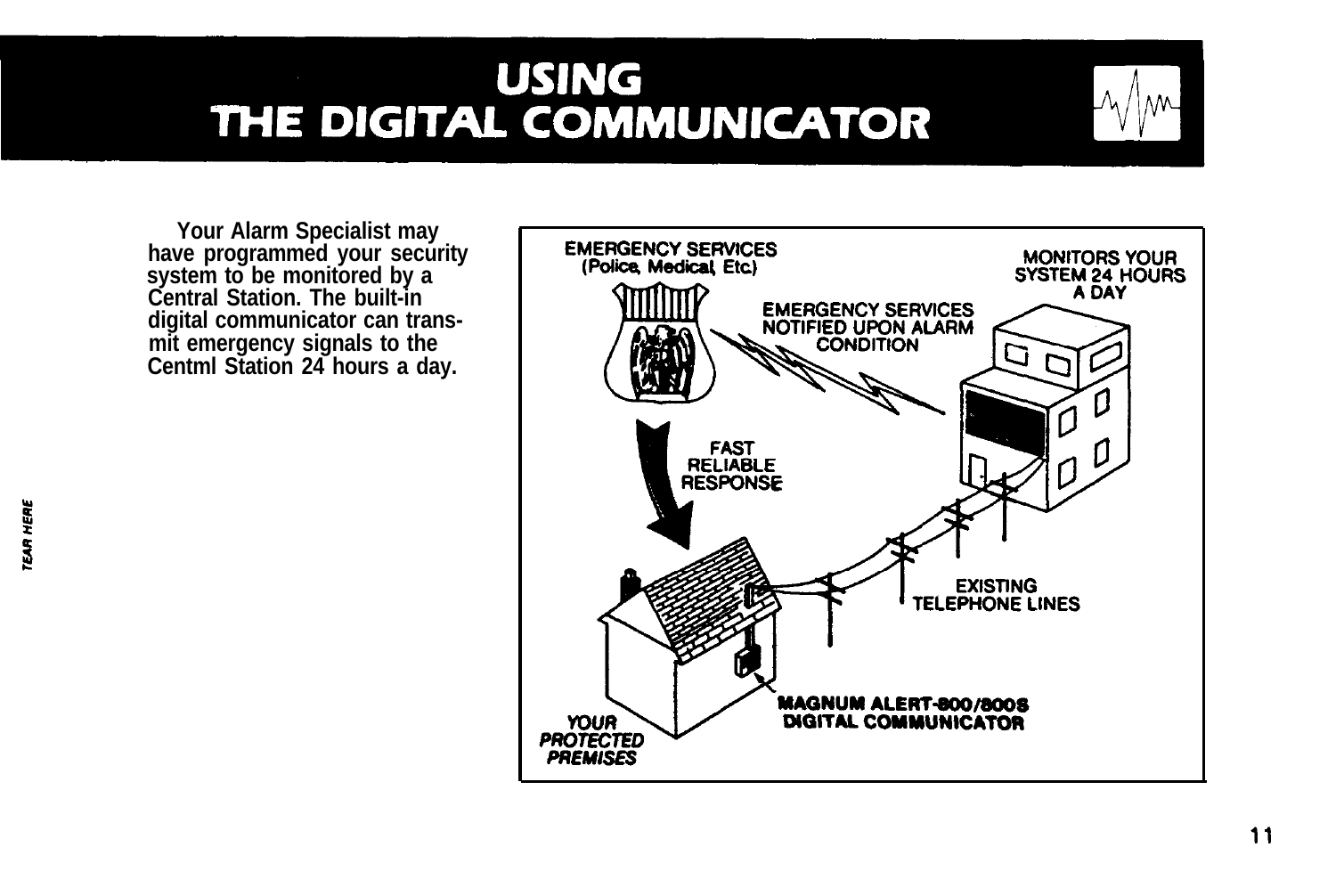

# **COMMUNICATOR FEATURES**

## **Abort Delay**

**Note which zones on your alarm plan have abort delay. This is a 16 second delay that enables you to reset the system before a zone condition report is sent to the Central Station. Non-24 hour zones, however, must first be repaired.**

# **Central Station**

**Ringback**<br>The Central Station will ac**knowledge the fact that you have discuss in the Central Station to receivanced vour system by "ringing a signal each time the system armed your system by "ringing a signal each time the system** back" with a short beep of the **Mini-Sounder.**

## **Opening and Closing Reporting**

An optional feature that per-<br>mits the Central Station to receive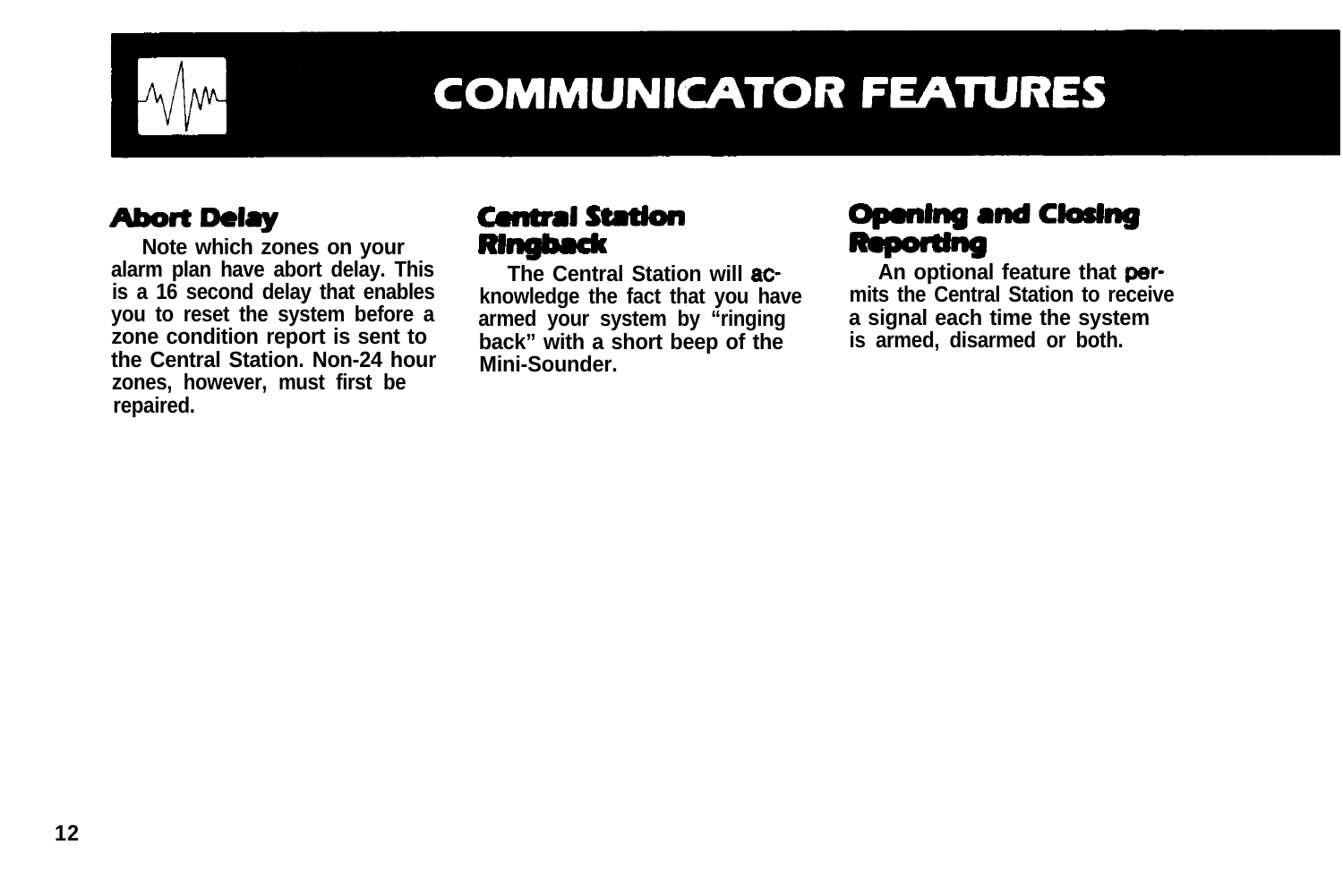# **FIRE PROTECTION**

**The following information is applicable only where local ordinance permits use of your alarm Control Center for fire detection**

### **Controlling Your** Fin **Circuit**

**If your alarm specialist installed smoke detectors or heat sensing thermostats, you have 24 hour fire protection. This optional Fire Protection Zone is always active, even though your system may be disarmed. An optional Fire Supervision and Indicator Station on the Control Center provides the following fire circuit controls.**

### **AC Power Check**

**If the yellow AC light on the Fire Supervision and Indicator Station is off, the Control Center is not receiving AC power. Press the springloaded SILENCE 8. FIRE RESET switch toshut off the Mini-Sounder. Check lights to see if there is a**

**general power outage. If there is, you will be operating from your standby battery. When AC power is restored, the Mini-Sounder will come back on. Press the springloaded switch again to silence the Mini-Sounder.**

## Fire-zone check

**The Mini-Sounder on the Fire Supervision and Indicator Station signals a problem on the Fire Zone. Press the spring-loaded SILENCE 8 FIRE RESETswitch toshutoff the Mini-Sounder. The red TROUBLE light will come on until the Fire Zone is cleared. When the zone is restored, the Mini-Sounder will signal again to indicate that the Fire Zone is functional. Press the SILENCE 8 FIRE RESET switch once again to turn off the Mini-Sounder.**

### **Fire-Detector Reset**

**After a fire alarm, the red FIRE ALARM light will be on. Press the SILENCE 8 FIRE RESET switch to clear the smoke detectors.**

## **Alarm/Battery Test**

**The fire alarm bell/siren and standby battery should be tested weekly. Disarm the Control Center. Push the BATTERY a BELL TEST switch down and listen to the bell/ siren. If the alarm sounds weak, the battery is faulty. Call for service.**

#### **Would You Uke More Safety Information?**

**For information on home fire detection, burn safety, and home fire safety, contact the National Fire Protection Association, Public Affairs Dept.O5A, Battetymarch Plaza, Quincy, MA 02269.**

**NOTE: If there is no Fire Supervision and Indicator Station on your Control Center and your Fire Zone uses smoke detectors, have your alarm specialist show you and explain the switch he has installed for resetting the smoke** detectors after an alarm. **13**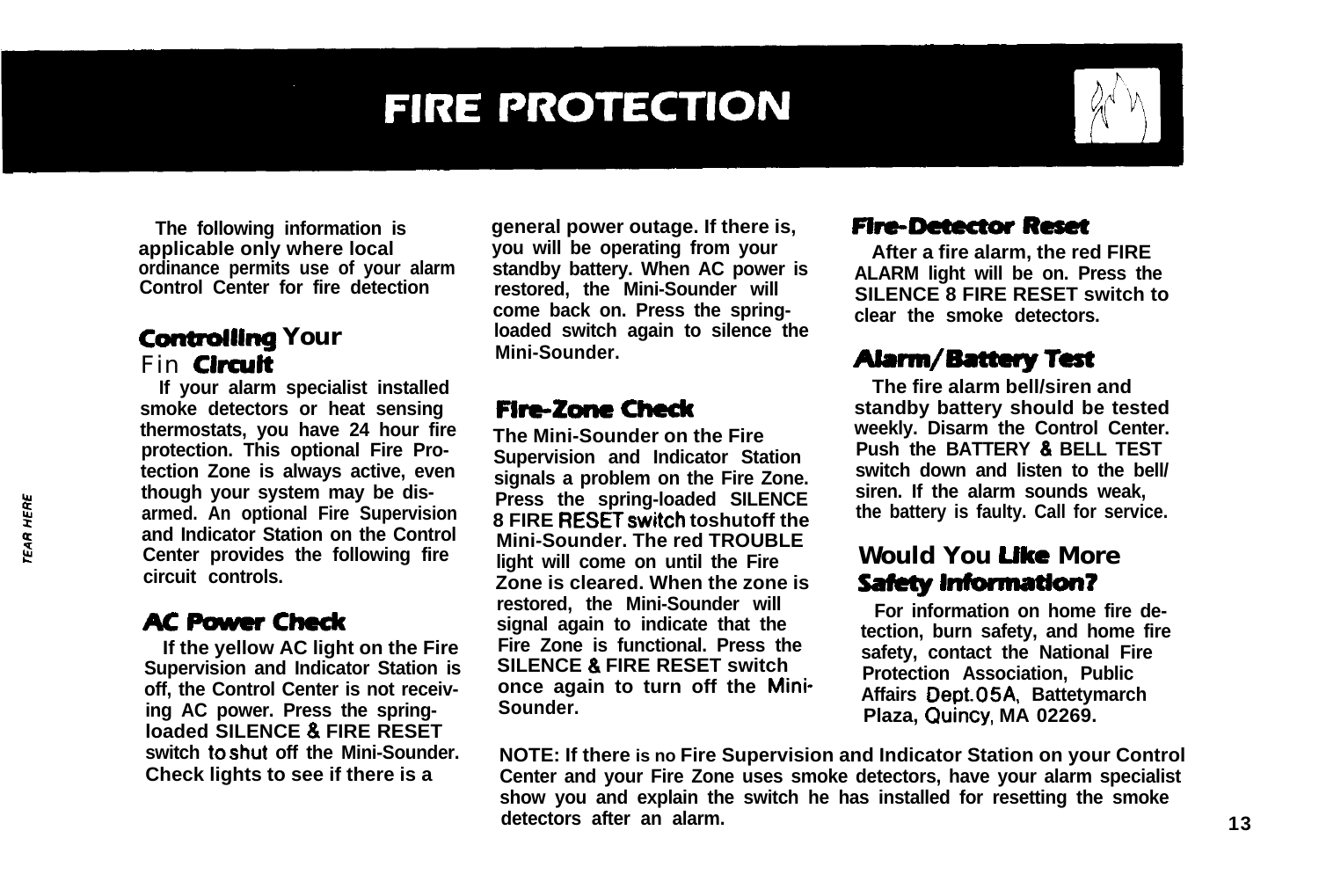

# **FIRE ESCAPE PLAN**

### **Preparing**

an escape plan

Even with the most advanced fire alarm system, adequate protection requires an escape plan. To prepare your plan:

Draw floorplans of your building (see sample). Show two exits: a front or back door and a window from each room. (Make sure the window works. You may need a special fire escape ladder if the window is high up.) Write down your outside meeting place

Rehearse: (1) Everyone in their room with the doors closed. (2) One person sounds the alarm. (3) Each person tests his door. (4) Pretend the door is hot and use the alternate escape exit. (5) Everyone meet outdoors at the assigned spot.

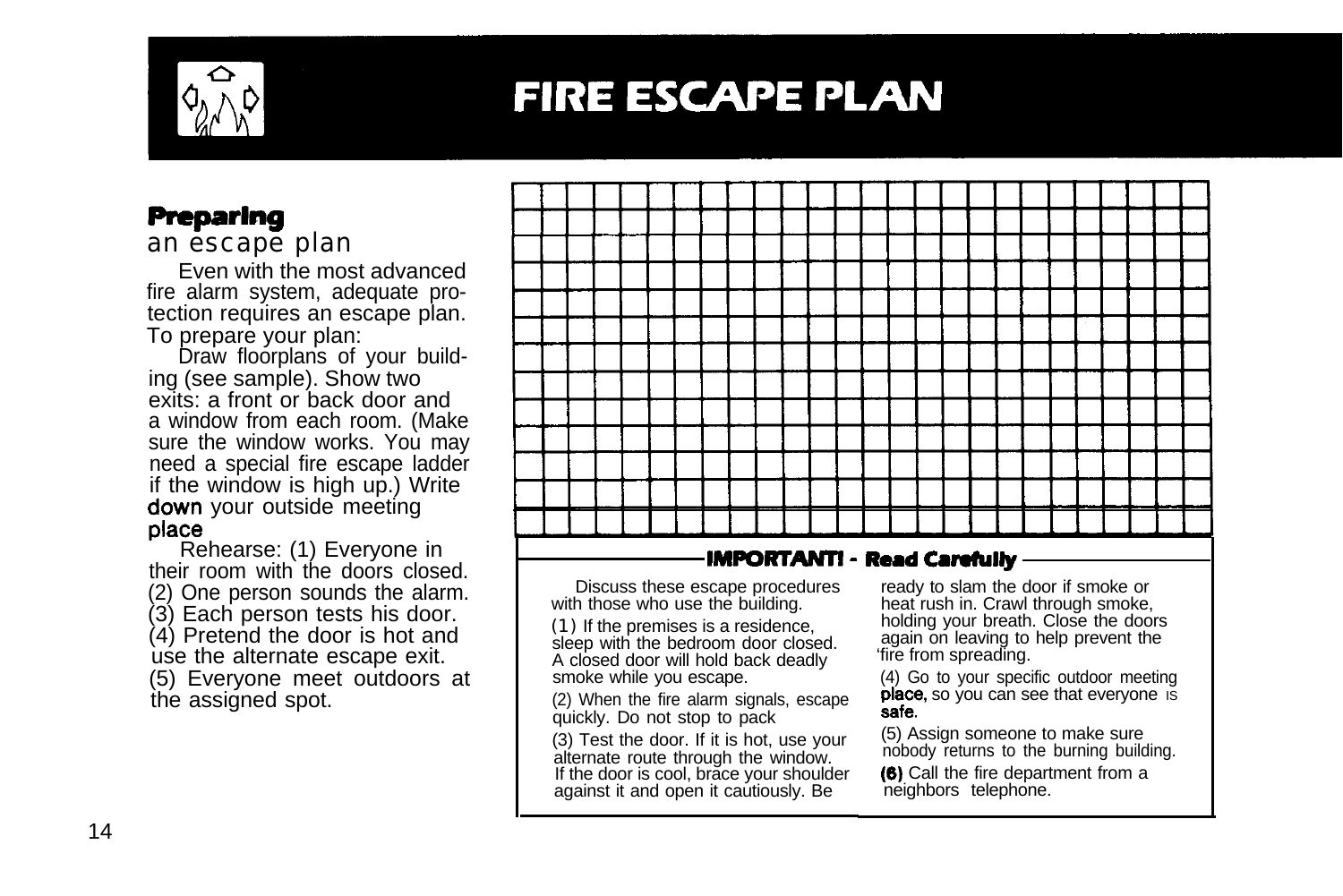# **ALARM PLAN**



| Zone           | Area Protected | Zone Features | Contacts<br>(doors, windows, etc.) |
|----------------|----------------|---------------|------------------------------------|
|                |                |               |                                    |
| $\mathbf{2}$   |                |               |                                    |
| 3              |                |               |                                    |
| 4              |                |               |                                    |
| (Panic)<br>(5) |                |               |                                    |
| Aux.<br>(6)    |                |               |                                    |

| Central Station?  | .Telephone#   |  |
|-------------------|---------------|--|
| Service Person -  | _ Telephone#_ |  |
| *optional feature |               |  |